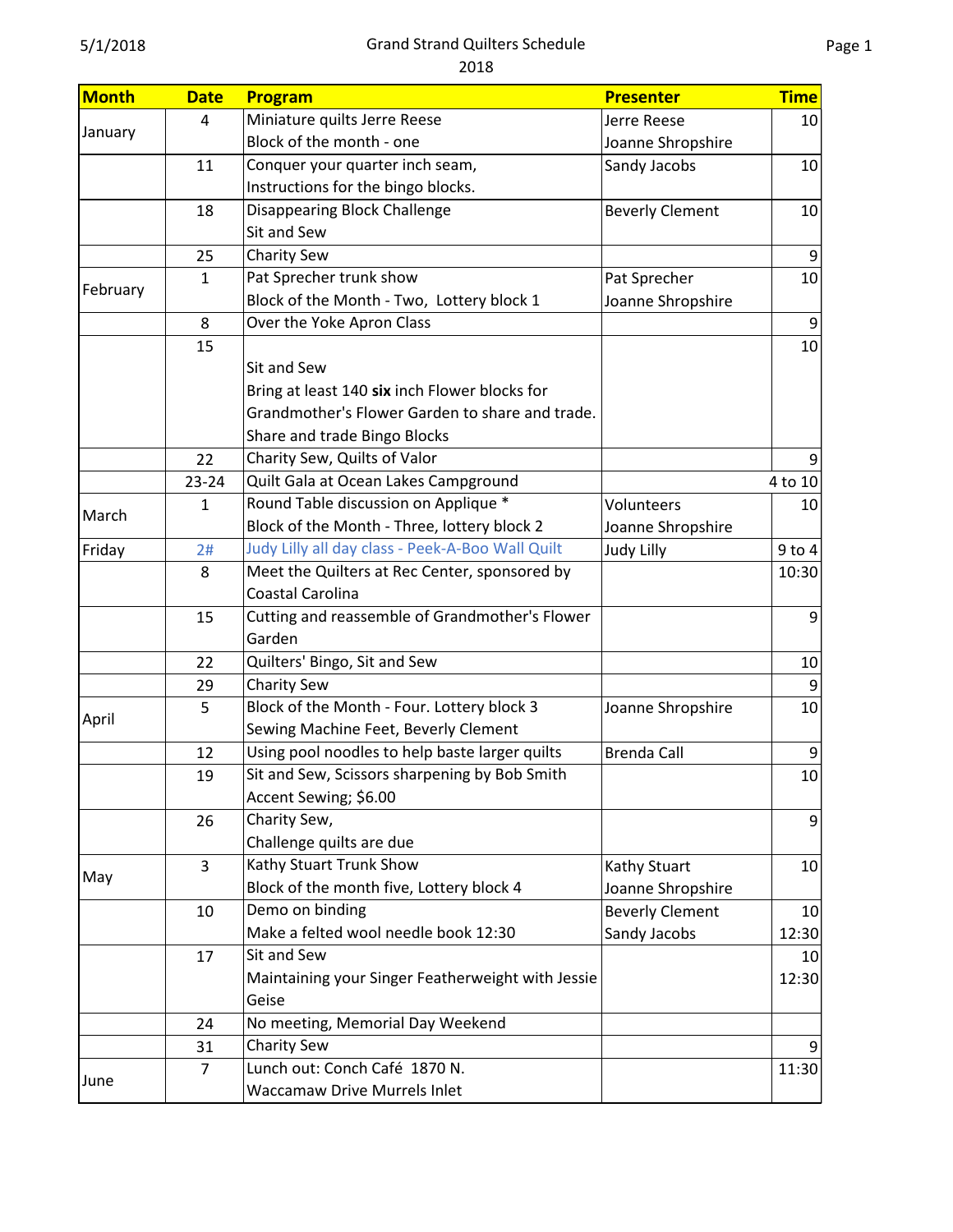| Month | <b>Date</b> | Program                                                                                                                                                | <b>Presenter</b>                                   | <b>Time</b>              |
|-------|-------------|--------------------------------------------------------------------------------------------------------------------------------------------------------|----------------------------------------------------|--------------------------|
|       | 14          | Block of the Month - Six, Lottery block 5<br>Patti Wolfe - Basix ruler demo<br>Class at 12:30: Free Motion quilt blocks<br>in prep for Quilt as You Go | Joanne Shropshire<br>Patti Wolfe<br>Cindy Mitchell | 10 <sub>l</sub><br>12:30 |
|       | 21          | Sit and Sew                                                                                                                                            |                                                    | 10 <sup>1</sup>          |
|       | 28          | <b>Charity Sew</b>                                                                                                                                     |                                                    | $\overline{9}$           |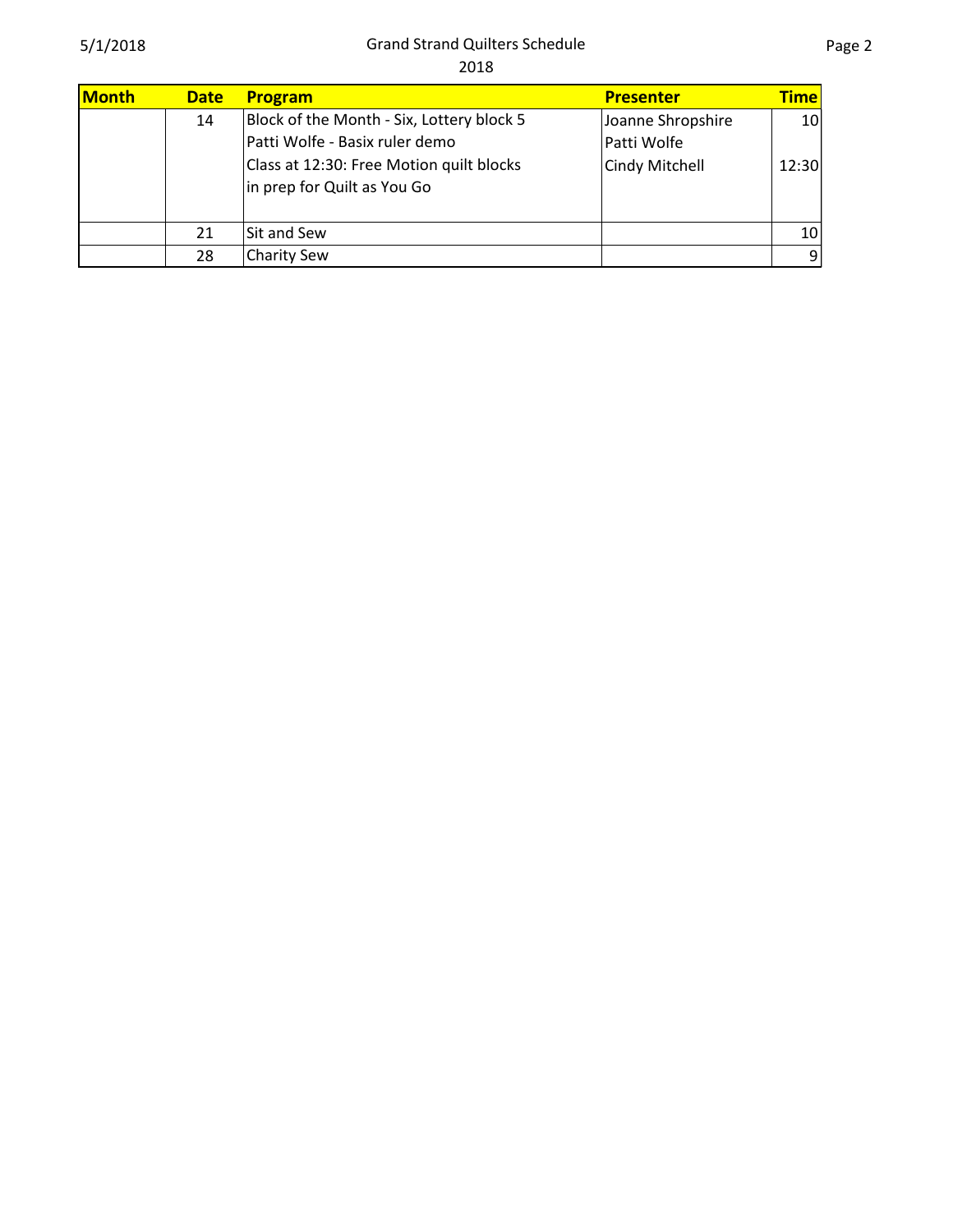| <b>Month</b> | <b>Date</b>    | Program                                       | <b>Presenter</b>        | <b>Time</b>     |
|--------------|----------------|-----------------------------------------------|-------------------------|-----------------|
| July         | 5              | Lunch out: Conch Café 1870 N.                 |                         | 11:30           |
|              |                | <b>Waccamaw Drive Murrels Inlet</b>           |                         |                 |
|              | 12             | Block of the Month - Seven, Lottery block 6   | Joanne Shropshire       | 10              |
|              |                | Quilt As You Go                               | Cindy Mitchell          | 12:30           |
|              | 19             | Sit and Sew                                   |                         | 10              |
|              | 26             | <b>Charity Sew</b>                            |                         |                 |
|              | $\overline{2}$ | Lunch out: Wicked Tuna 4123 Highway 17        |                         | 11:30           |
| August       |                | <b>Business, Murrells Inlet</b>               |                         |                 |
|              | 9              | Block of the Month - Eight, Lottery block 7   | Joanne Shropshire       | 10 <sub>l</sub> |
|              |                | Chateline - Beverly Clement                   | <b>Beverly Clement</b>  | 12:30           |
|              | 16             | Complete Chateline                            |                         | 10              |
|              | 23             | Sit and Sew                                   |                         | 10              |
|              | 30             | <b>Charity Sew</b>                            |                         | $\overline{9}$  |
|              | 6              | Pizza Girls Trunk Show                        | Patti Kline, Cindy Page | 10              |
| September    |                | Block of the Month - Nine, Lottery block 8    | Joanne Shropshire       |                 |
|              | Fri. 7         | Pizza Girls all day class                     | <b>Pizza Girls</b>      | 9               |
|              | 13             | Binding your quilt - TBD                      |                         | 9               |
|              | 20             | Sit and Sew                                   |                         | 10              |
|              | 27             | <b>Charity Sew</b>                            |                         | 9               |
|              | 4              | <b>Guild Flea Market</b>                      | Joanne Shropshire       | 10              |
| October      |                | Block of the Month - Ten, Lottery block 9     |                         |                 |
|              | 11             | Christmas Tree wall quilt                     | Joanne Shropshire       | 9               |
|              | 18             | Sit and Sew                                   |                         | 10              |
|              | 25             | <b>Charity Sew</b>                            |                         | 9               |
|              | 1              | Log cabin quilts demonstration                | Deborah Burmer          | 10              |
| November     |                | Block of the Month - Eleven, Lottery block 10 | Joanne Shropshire       |                 |
|              | 8              | <b>Christmas Ornaments</b>                    | <b>Brenda Call</b>      | $\overline{9}$  |
|              | 15             | Thanksgiving luncheon                         |                         | 10              |
|              | 22             | Thanksgiving Day - no meeting                 |                         |                 |
|              | 29             | <b>Charity Sew</b>                            |                         | $\overline{9}$  |
| December     | 6              | Bag Trunk Show, Lottery block 11              | <b>Colleen Martin</b>   | 10              |
|              |                | Block of the Month - Twelve                   | Joanne Shropshire       |                 |
| Friday       | 7#             | <b>Bag Class</b>                              | <b>Colleen Martin</b>   | $9$ to $4$      |
|              | 13             | Christmas luncheon                            |                         | 10              |
|              | 20             | <b>Open Meeting</b>                           |                         | 10              |
|              | 27             | <b>Open Meeting</b>                           |                         | 10              |
|              |                |                                               |                         |                 |